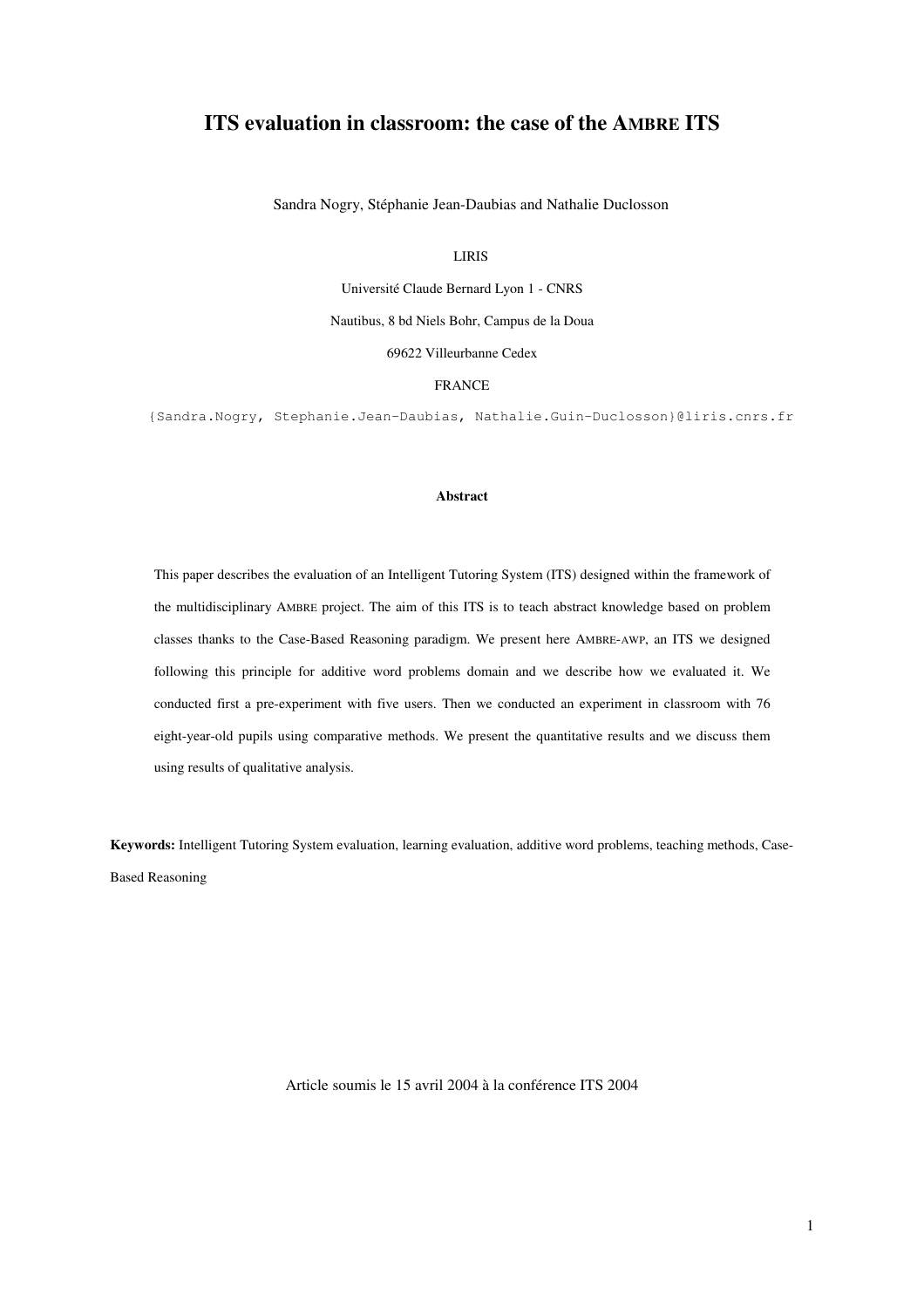## 1 Introduction

This paper describes studies conducted in the framework of the Ambre project1. The purpose of this project is to design Intelligent Tutoring Systems (ITS) to teach methods. Derived from didactic studies, these methods are based on a classification of problems and solving tools. The Ambre project proposes to help the learner to acquire a method following the steps of the Case-Based Reasoning (CBR) paradigm.

We applied this principle to the additive word problems domain. We implemented the Ambre-awp system and evaluated this system with eight-year-old pupils in different manners.

## 2 The AMBRE project

The purpose of the AMBRE project is to design an ITS to help learners to learn methods [14]. In a domain, method is based on didactic studies. The AMBRE principle is to use the Case-Based Reasoning paradigm to use problems already met during learning, in order to facilitate the method learning.

In this section, we first present what is a method. Then, we describe how we use the CBR paradigm in the AMBRE project. Last, we present the design cycle of the system.

### 2.1 Method learning

The methods we want to teach in the AMBRE project were suggested by mathematic didactic studies [26] [29]. In a small domain, methods are based on a classification of problems and of solving tools. The acquisition of these classifications enables the learner to choose the solving technique that is best suited to a given problem to solve. The AMBRE project aims at designing an ITS the purpose of which is to have the learner acquire a method. However, in some domains, it is not possible to teach explicitly problem classes and solving techniques associated with those classes. So, the AMBRE project proposes to enable the learner to build his own method using the case-based reasoning paradigm.

### 2.2 Guiding learning using the Case–Based Reasoning paradigm approach

Case-Based Reasoning [20] can be described as a set of sequential steps (elaborate, retrieve, adapt, revise, store) that is often represented by a cycle [1] [23] (Fig. 1).

 $\overline{\phantom{a}}$ 

 $<sup>1</sup>$  Acknowlegments: This research has been supported by the interdisciplinary program STIC-SHS « Société de</sup> l'Information » of CNRS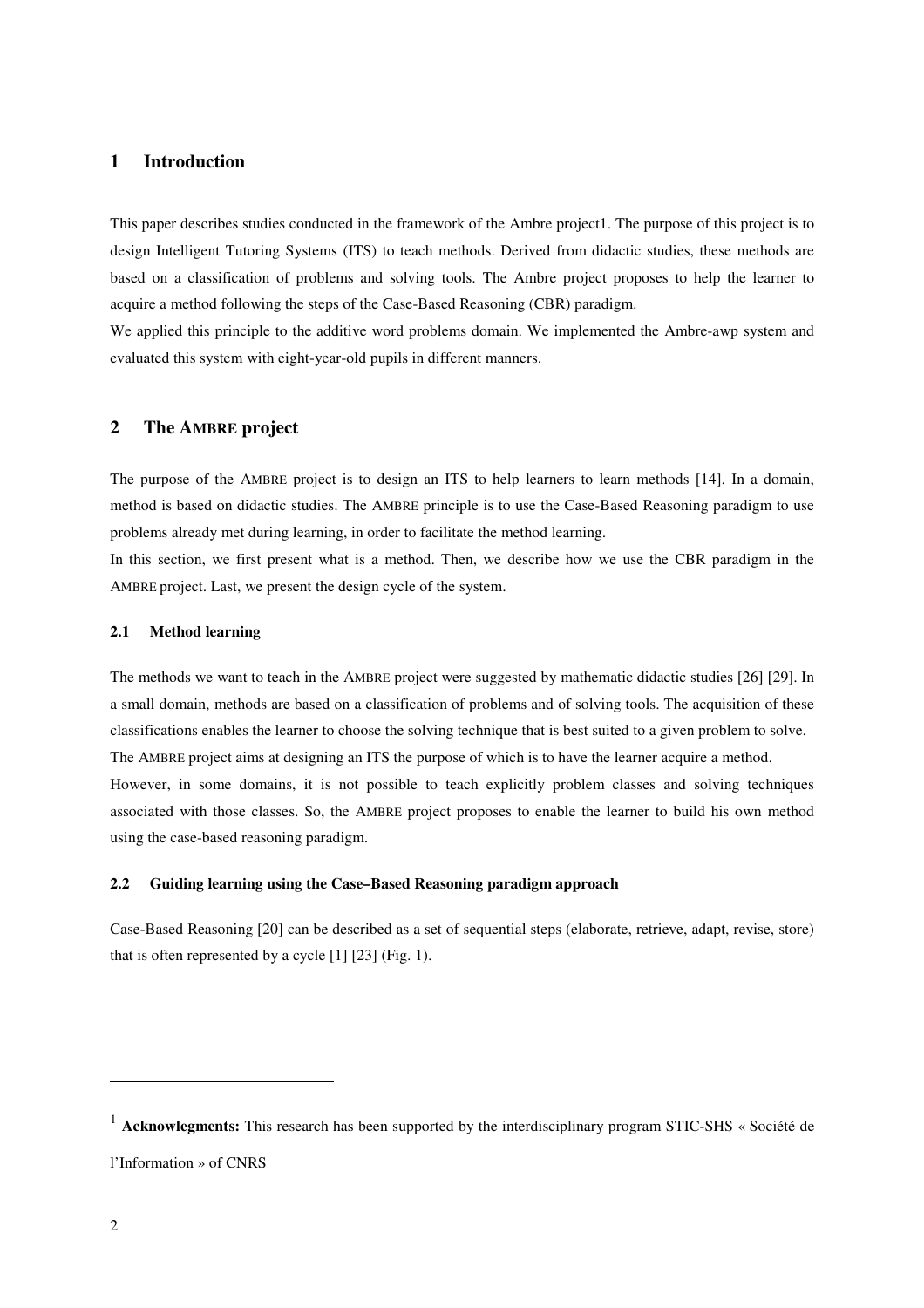

Fig. 1. The CBR cycle

The CBR paradigm is a technique that has already been used in various parts of ITS. Modeling the learner's knowledge can be done using CBR [31], like the assessment of the learner [19] and the diagnostic of his or her mistakes [3]. CBR can also help selecting a learning strategy [12], or adapting a hypermedia to the learner [16] [10] [32] by comparing the learner's model with other learners' assessments (forming a case base).

The closest application to our approach is Case-Based Teaching [27] [22] [2] [5] [7] [18]. Systems based on this learning strategy present a close case to the learner when he encounters difficulties in solving a problem, or when he faces a problem he never came across before (in a new domain or a new type). In these systems, there are several levels of interactivity between the learner and the computer environment [33]. The learner can ask the system to find a similar example and to explain how that case was solved; the system can also propose a case to the learner when it seems to be necessary. In these systems, cases represent the experience of an expert or other learners. Thus, Case-Based Teaching systems use CBR as a technique to find a case that can help the learner.

In the AMBRE project, CBR is not used by the system, but proposed to the learner as a learning strategy. The learner has to retrieve a case himself. Moreover, the complete CBR cycle is used from elaboration to storing.

Thus, in order to help the learner to acquire a method, we propose to present him a few typical worked-out examples (serving as case base initialization). Then, the learner is assisted in solving new problems. The environment guides the learner's solving of the problem by following each step of the CBR cycle (Fig. 2): the learner reformulates the problem in order to identify problem structure features (elaboration). Then, the learner retrieves a typical problem from the case base (retrieval). Next, the learner adapts the typical problem solution to the problem to solve (adaptation). Finally, the learner stores the new problem in the case base (storing). The steps are guided by the system, but done by the learner. In the AMBRE ITS, revision is included in each step of the cycle, as it is explained in part 3.



Fig. 2. The CBR cycle adapted to the AMBRE project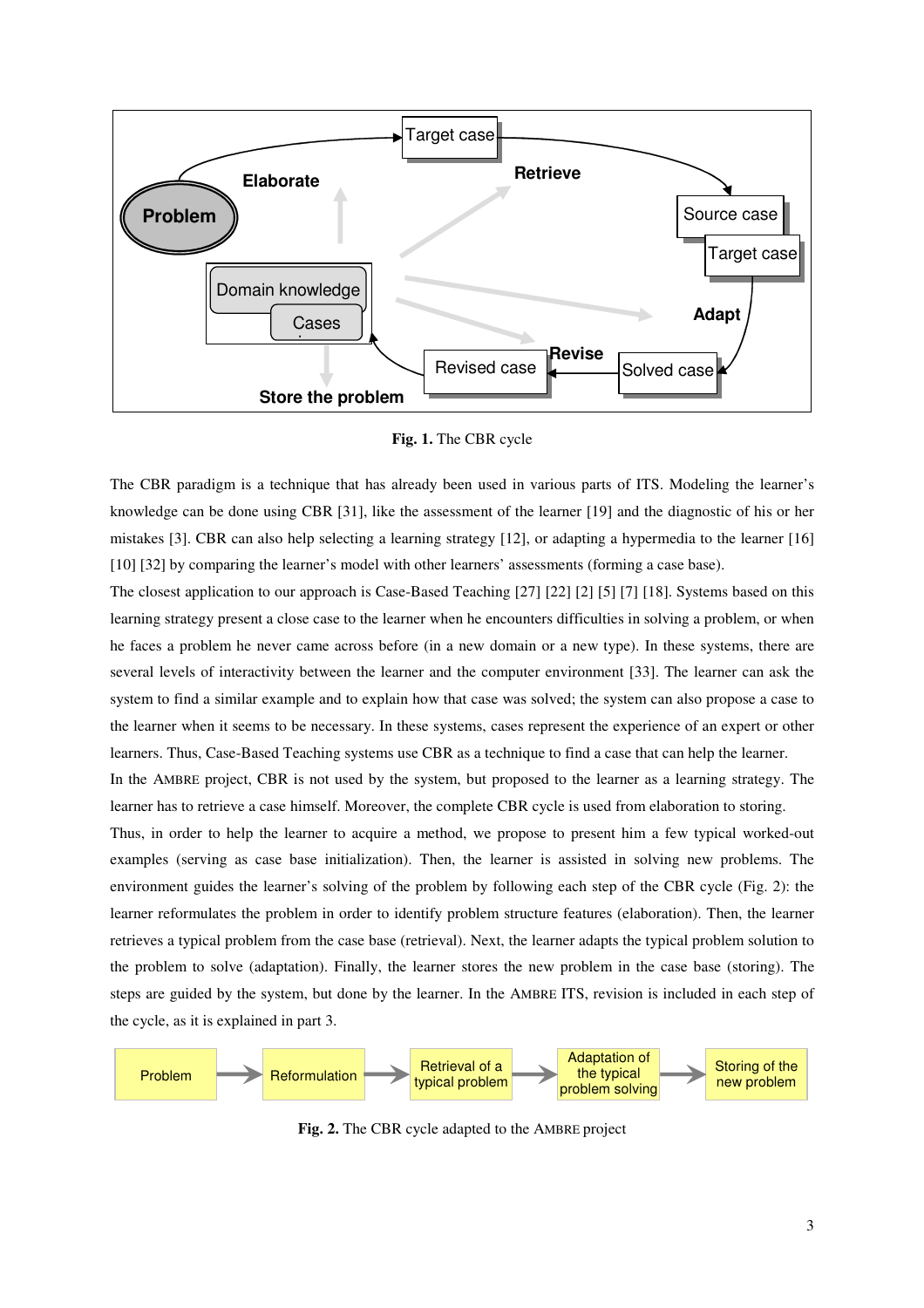#### 2.3 Design process

In this section we present the design process used in the AMBRE project. Figure 3 shows the AMBRE project development cycle adapting a diagram proposed by Bruillard & Vivet [6] that highlights users, tests and validations. The preoccupation with validating multidisciplinary design choices and detecting problems of use as early as possible leads us to the adoption of an iterative design process based on the implementation of prototypes that are tested and then modified.



Fig. 3. The AMBRE project design cycle

Before the AMBRE design, the SYRCLAD solver [15] was designed to be used in ITS. SYRCLAD solves problems according to the methods we want to teach [8]. This solver was tested by researchers (Fig. 3, 1).

To begin the AMBRE design, we specified the objective of the project (to learn methods) and the approach to be used (CBR approach) (Fig. 3, 2a). Then we developed a first simple prototype (AMBRE-counting) for the numbering problems domain (final scientific year level, 18 year-old students) (Fig. 3, 2b). This prototype implemented the AMBRE principle with a limited number of problems, and limited functionalities (the Artificial Intelligence modules were not integrated). This prototype was evaluated (Fig. 3, 2c) in classroom using experimental method of cognitive psychology to assess the impact of the CBR paradigm on method learning. The results did not show significant learning improvement using the AMBRE ITS. Nevertheless, we identified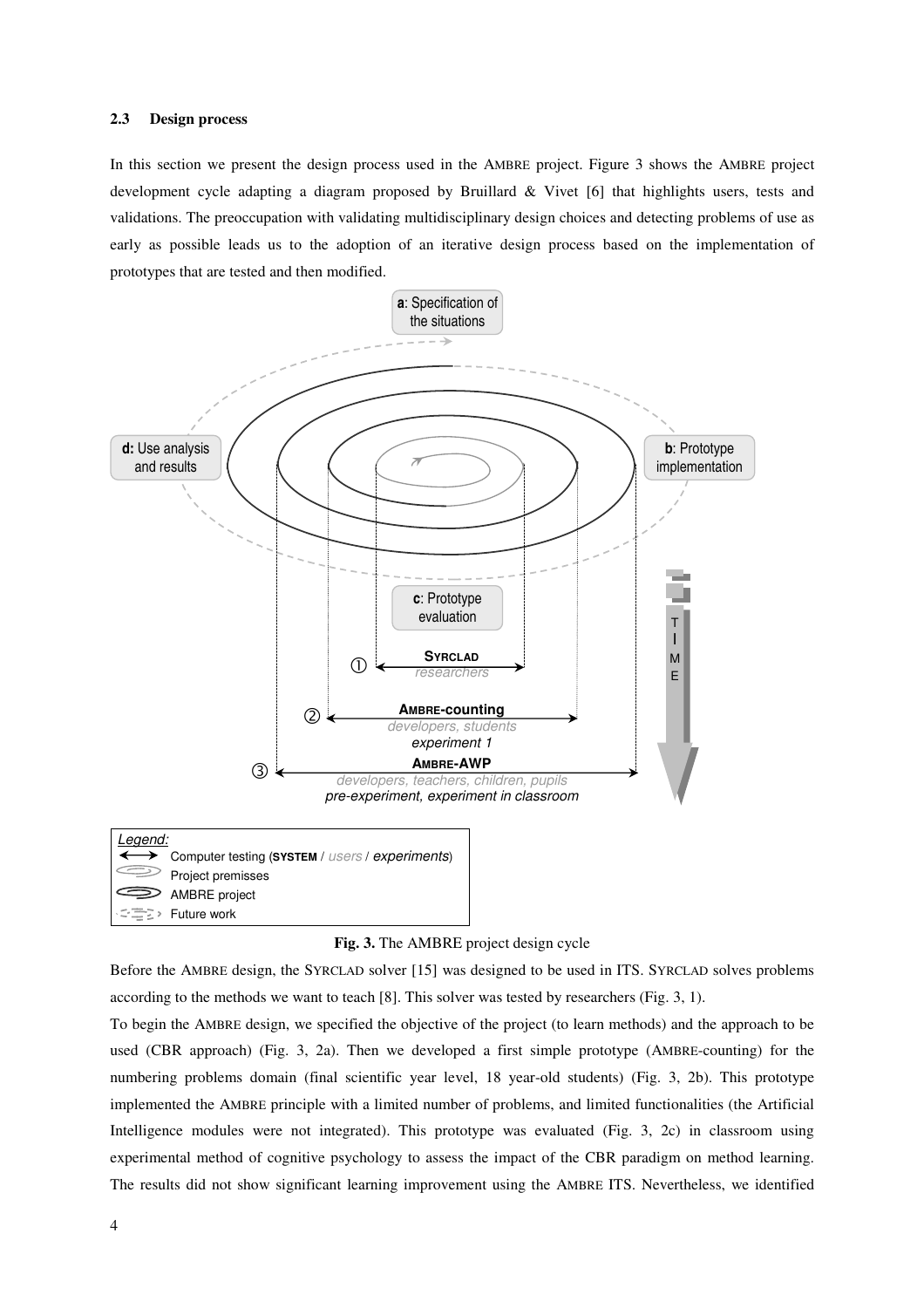difficulties experienced by learners during the system use [14]. These results and complementary studies of cognitive psychology leaded us to recommendations and new specifications (Fig. 3, 3a).

After that, we implemented a system for additive word problem solving (AMBRE-AWP) taking into account the previous recommendations and specifications. This system includes a new interface, the SYRCLAD solver, and help and diagnostic functionalities.

This system was evaluated by developers and teachers, and used by children in laboratory. Then it was used by pupils in classroom (Fig. 3, 3c).

In next sections, we present in more details AMBRE-AWP and we describe the evaluation of the system.

## 3 AMBRE-AWP : an ITS to solve additive word problems

AMBRE-AWP is an ITS for additive word problem solving based on the AMBRE principle. This ITS is designed to be used individually in classroom in primary school by eight-year-old pupils. We chose the problems to solve and we adapted the vocabulary to these users.

We chose additive word problems domain because this difficult domain for children is suitable to AMBRE principle. Learners have difficulties to visualize the problem situation [13]. Didactic studies proposed additive word problems classes [34] identifying problem type (add, change, compare) and place of unknown that can help learners to visualize the situation. Nonetheless, it is not possible to teach these classes explicitly. AMBRE principle might help the learner to identify problem's relevant features (the problem class).

In this section, we present AMBRE-AWP functioning: we describe the steps that enable the learner to solve the problem.

#### 3.1 Reformulation of the problem

In AMBRE-AWP, once the learner has observed examples and read the problem to solve (e.g. "Julia had 17 cookies in her bag. She ate some of them during the break. Now, she has 9 left. How many cookies did Julia eat during the break?"), the first step consists in reformulating the problem to be solved. The learner is asked to build a new formulation of the submitted problem identifying the relevant features of the problem to be solved (i.e. problem type and unknown place). We chose to represent problem classes by diagrams that we adapted from didactic studies [34] [35] (Fig. 4). The reformulation no longer has most of the initial problem's surface features, and becomes a reference for the remainder of the solving.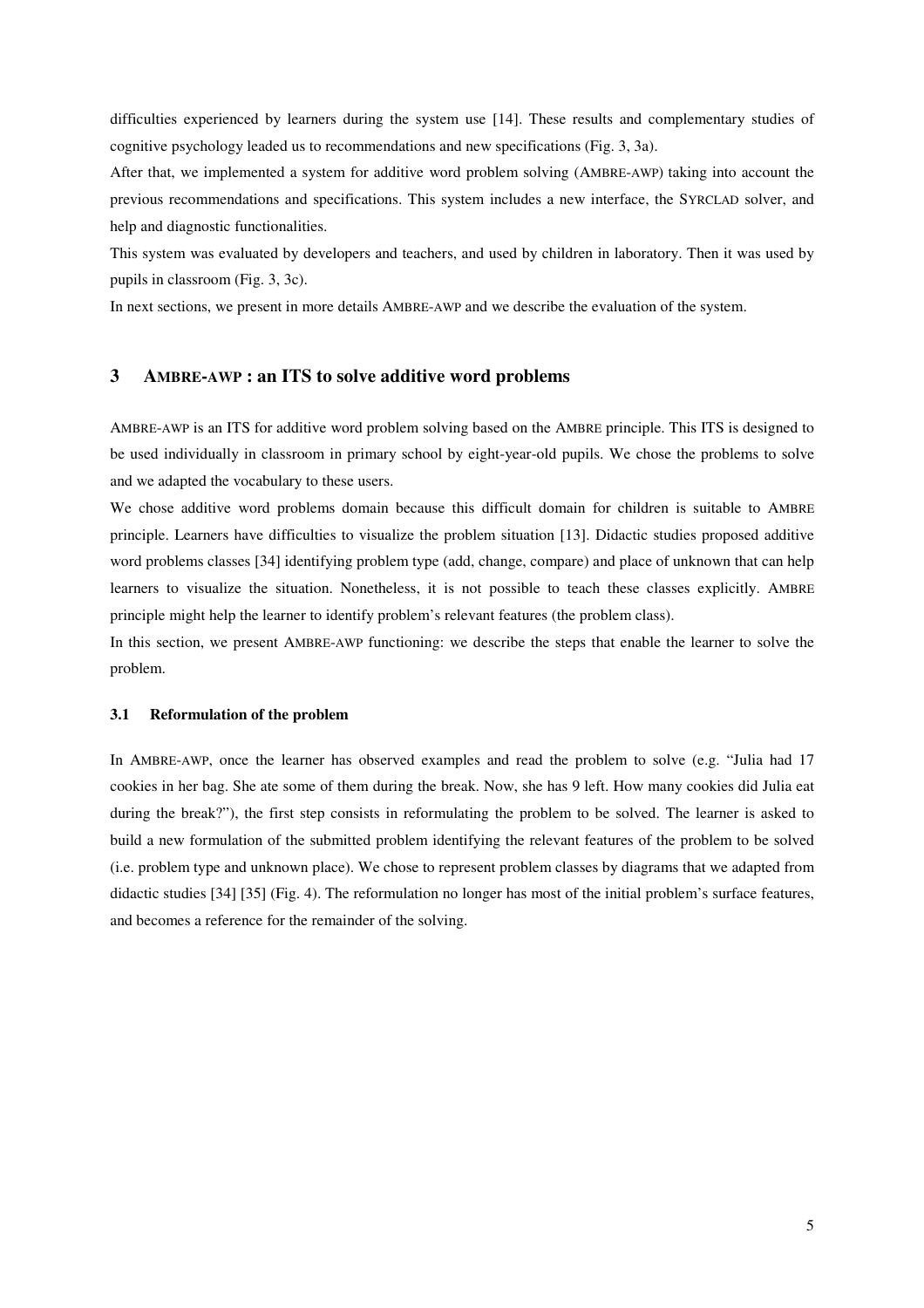

Fig. 4. Reformulation step in AMBRE-AWP

## 3.2 Retrieval of a typical problem

The second step of the solving consists for the learner in comparing the problem to be solved with the typical problems by identifying differences and similarities in each case. The typical problems are represented by their wording and their reformulation. The learner should choose the problem that seems the nearest to the problem to be solved, such nearness being based on reformulations. By choosing a prototype problem, the learner implicitly identifies the class of the problem to be solved.

## 3.3 Adaptation of the typical problem solution to the problem to solve

In order to redact the solution, the learner should adapt the solution of the typical problem he chose in the previous step to the problem to be solved (Fig. 5). If the learner uses the help functionality, the system can assist the adaptation by outlining with colors similarities between the typical problem (Fig. 5: left side) and the problem to solve (Fig. 5: right side). The solution writing consists first in establishing the equation corresponding to the problem. Then, the learner writes how to calculate the solution and then calculates it. Finally, the learner writes a sentence to answer the question.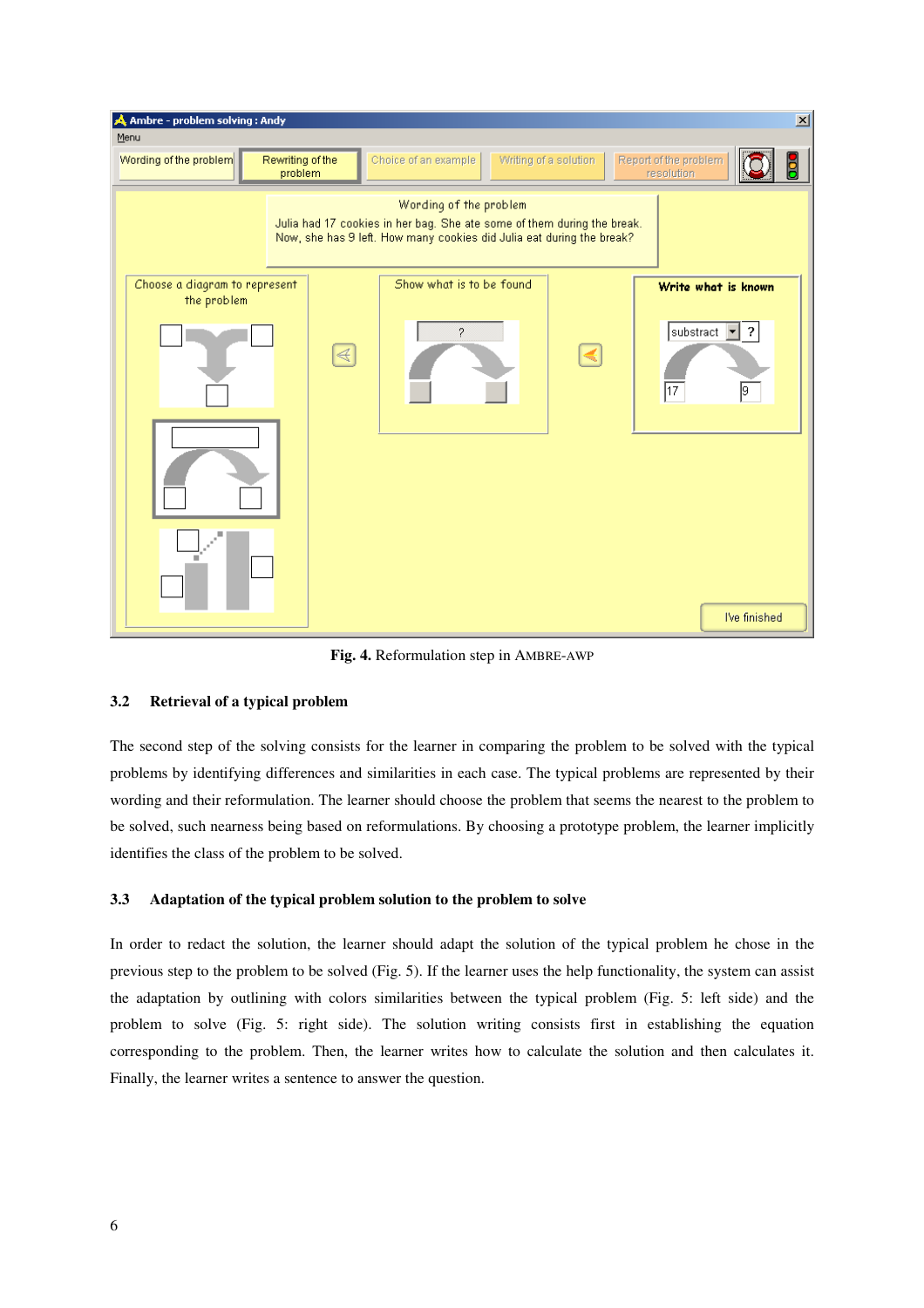| A Ambre - problem solving: Andy<br>$ \mathbf{x} $                                                                                                                                                   |                                                                                                                                                                                                             |
|-----------------------------------------------------------------------------------------------------------------------------------------------------------------------------------------------------|-------------------------------------------------------------------------------------------------------------------------------------------------------------------------------------------------------------|
| Menu                                                                                                                                                                                                |                                                                                                                                                                                                             |
| Choice of an example<br>Wording of the problem<br>Rewriting of the<br>problem                                                                                                                       | Writing of a solution<br>Report of the problem<br>resolution                                                                                                                                                |
| The example you've choosen                                                                                                                                                                          | The problem to solve                                                                                                                                                                                        |
| Wording<br>Rewriting<br>Alex and Ann played marbles.<br>substract<br>?<br>Alex had 23 marbles before<br>playing. Now, he has 15. How<br>many marbles did Alex loose<br>during the play?<br>15<br>23 | Your rewriting<br>Wording<br>Julia had 17 cookies in her bag. She ate<br>substract<br>some of them during the break. Now, she<br>has 9 left. How many cookies did Julia eat<br>during the break?<br>17<br>9 |
| Writing of the solution                                                                                                                                                                             | Writing of the solution                                                                                                                                                                                     |
| The problem is written: 23-?=15                                                                                                                                                                     | The problem is written: $17 - ? = 9$<br>A                                                                                                                                                                   |
| The solution is written: 23-15=?                                                                                                                                                                    | The solution is written: $17 - 9 = ?$<br>A                                                                                                                                                                  |
| The solution is: 8                                                                                                                                                                                  | The solution is: 8                                                                                                                                                                                          |
| The answer is: Alex lose 8 marbles                                                                                                                                                                  | How to write the problem?<br>$\overline{\phantom{0}}$<br>$\mathbf{F}$  8<br>cookie(s)<br>Julia<br>late<br>The answer is: Julia ate 8 cookies                                                                |
|                                                                                                                                                                                                     |                                                                                                                                                                                                             |
|                                                                                                                                                                                                     | I've finished                                                                                                                                                                                               |

Fig. 5: Adaptation step in AMBRE-AWP

## 3.4 Storing of the new problem

Finally, the learner stores the new problem with a typical problem that represents a group of existing problems of the same class. During that step, the learner should identify the group of problems associated with the problem to be solved.

## 3.5 Revision

Contrary to the classical CBR cycle, the revision is not a step in the AMBRE cycle. In our system, the revision step is replaced with a diagnostic at the end of each step. This diagnostic indicates to the learner mistakes he or she made and sometimes additional information. For instance, when an error occurs in the reformulation step, the system generates the problem wording corresponding to the reformulation made by the learner. Thus, the learner can compare the wording generated by the system with the wording of the problem to solve.

## 4 AMBRE-AWP evaluation with eight-year-old pupils

To evaluate a system, Senach [30] distinguishes two aspects: the usability and the utility of the system. Usability concerns the capacity of the software to allow the user to reach his objectives easily. Utility deals with the adequacy of the software to the high level objectives of the customer.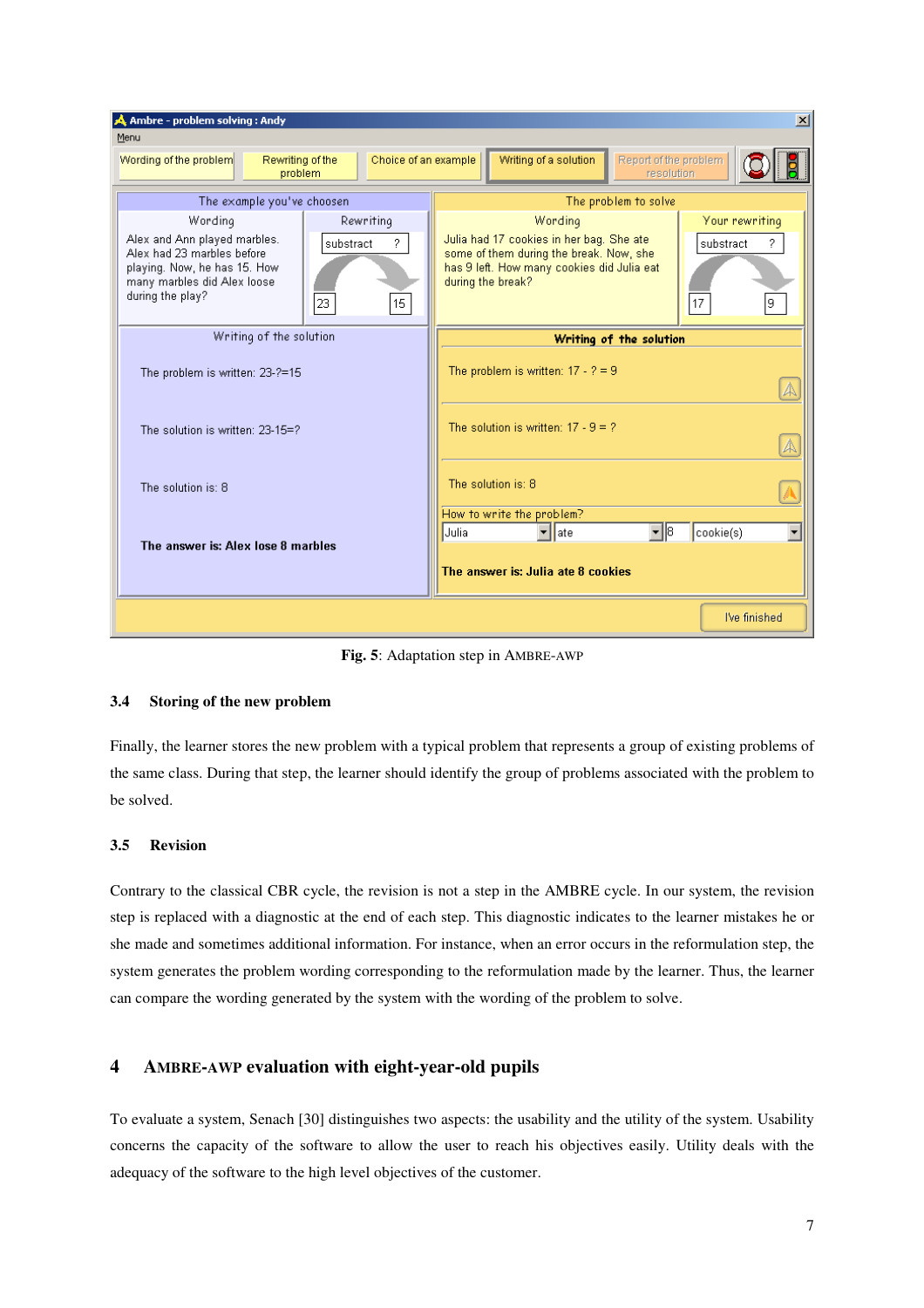In the case of ITS, the user is the learner and the customer is the teacher or the "educational system". So, we must take into account learner specificity in the usability evaluation. The high level objective of ITS is learning. So, the evaluation of the system utility concerns the evaluation of the learning. In our case, we have to evaluate the method learning. If usability can be evaluated with classical methods developed in Human Computer Interaction (HCI) domain, learning evaluation requires using specific methods.

In this section, we present the AMBRE-AWP evaluation with eight-year-old children. We first describe a preexperiment in laboratory, which enabled us to evaluate usability. This pre-experiment leaded to modifications of the system. Then, we present evaluation of AMBRE-AWP utility in classroom, describing our objectives, the method we use and the expected results.

#### 4.1 Pre-experiment in laboratory

We evaluated AMBRE-AWP in a pre-experiment in order to observe the appropriateness of the system to the learners and to identify usability problems.

Due to the specificity of the learners (young children, beginner readers, not very familiar with computer), we chose to use one to one testing [11]: we observed in details how each learner interacted with the instructional material and then, we presented him or her a questionnaire.

#### 4.1.1 Experimental method

According to Nielsen [24], the observation of five users allows to detect the main usability problems. So, we observed individually five eight years old learners using AMBRE-AWP. They had to solve two additive word problems with the system during 45 minutes.

During the use of the system, we observed interactions between the children and the system, gestures, non verbal behaviours, and we recorded what users said. After the use of the system, learners filled up a questionnaire (a one short in order to avoid cognitive overload). This questionnaire enabled us to know if learners liked mathematics, if they were familiar with computer use and their satisfaction.

Before the experiment, among existent usability criteria, we referred to the criteria proposed by Bastien & Scapin [4], Nielsen [25] and Schneiderman [28] and we chose criteria adapted [17] to observe AMBRE-AWP usability:

- Learnability (the degree to which a user interface can be learned quickly and effectively): How do users understand the system use?
- General understanding: do users understand the software principle?
- Effectivness (the degree to which an interface facilitates a user in accomplishing the task for which it was intended): is there some interface elements that lead to systematic errors?
- Error management: is there ergonomic problems which lead to errors? Do users understand their errors? How do they react to feedback messages?
- Help management: do users use the help functionality and understand the help messages?
- Cognitive load: is there a cognitive overload?
- Satisfaction: is the system pleasant to use?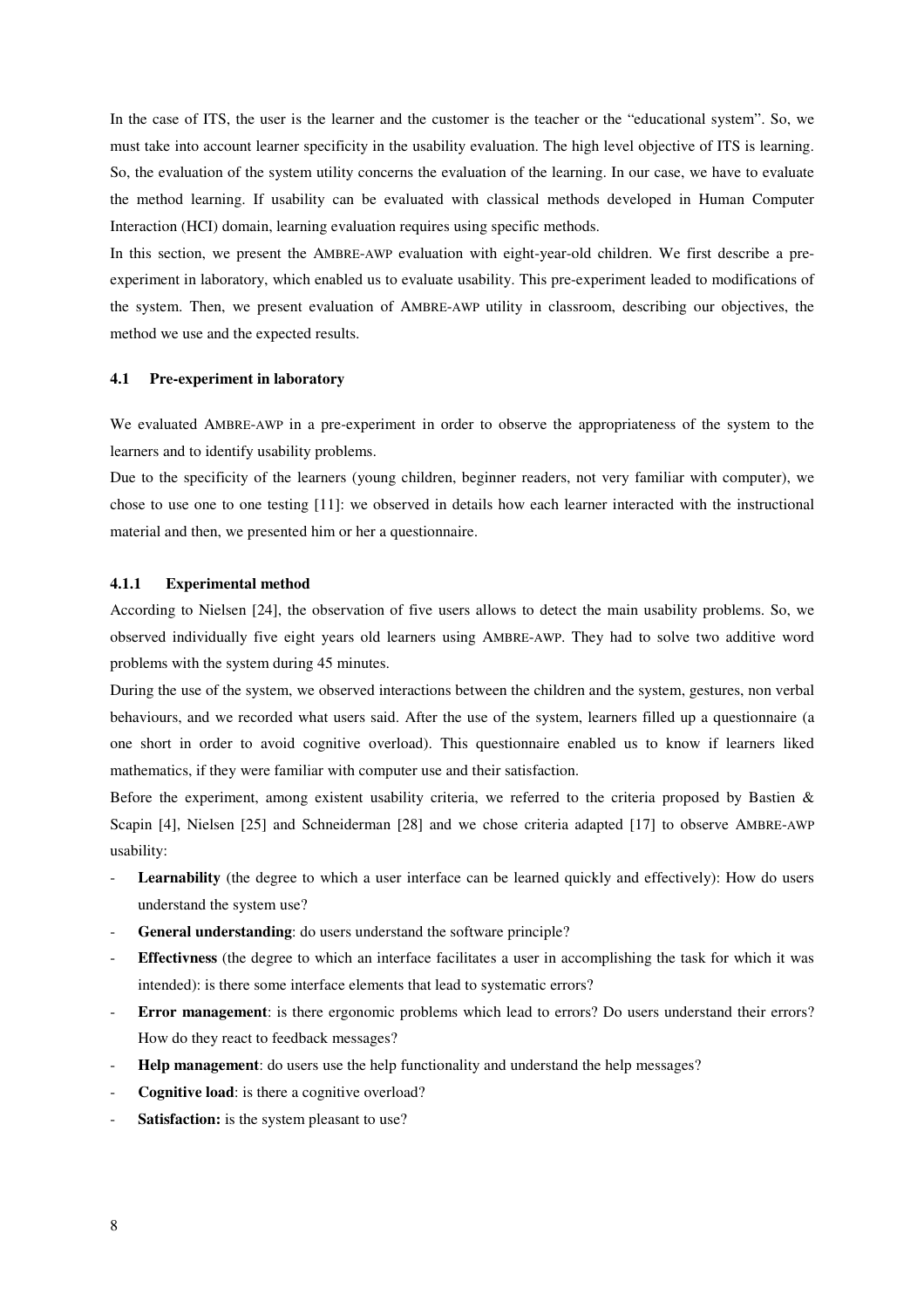## 4.1.2 Results

We noticed that all users we observed were familiar with computer use (regular use at school or at home) and liked mathematics. Some of them were poor readers.

First, as we expected, observations showed that users passed a lot of time to discover interface elements (e.g.: list-box). Although users encountered difficulties to use the system during the first problem resolution, these difficulties disappeared during the second problem resolution. So, the interface use seemed to be time consuming but well understood. The general understanding of the system seemed to be difficult: users did not understand well the link between solving steps and the AMBRE principle. They began to understand it only at the end of the first use.

Moreover, we observed cognitive overload during the worked-out examples presentation and the adaptation step. Furthermore, in the adaptation step (Fig. 5), learners had difficulties to write how to calculate the solution. This step was not appropriated to eight-year-old learner knowledge.

The observation of the help functionality use showed that help was often used. Nevertheless, children did not well understand help and error messages.

Finally, the questionnaire analysis showed that four users among five were satisfied and consider AMBRE-AWP pleasant to use.

We take into account these results to adapt AMBRE-AWP to eight-year-old users capabilities, modifying the system. For example, in order to facilitate the system learnability, we chose to replace the tutorial with a demonstration explaining the AMBRE principle and showing how to use the interface during the first session; to reduce cognitive load, we modified the examples presentation. Moreover, we deleted the adaptation sub-step which was not appropriate to learners of this age.

#### 4.2 Learning evaluation

After the pre-experiment, we are now evaluating the utility of the modified system: we measure the AMBRE-AWP effect on method learning for additive word problems.

In this aim, we use experimental method [21]. Thus, we are comparing AMBRE-AWP use with the use of two control prototypes during six sessions in classroom. We measure outcomes learning by different ways and we complete these data with a qualitative approach.

#### 4.2.1 Specific questions to answer

During this experiment, we want to evaluate the AMBRE-AWP impact on method learning.

More precisely, we would like to know if the AMBRE-AWP has an impact on the learner ability to identify the class of a problem (i.e. problem type and unknown place) and to establish the equation corresponding to the problem class.

We state that

- AMBRE-AWP enables to identify that two problems have the same type.
- AMBRE-AWP enables to recognize problem type and unknown place, whatever surface features and difficulty of the problem.
- AMBRE-AWP might enable the learner to find the equation corresponding to the problem class.
- The identification of problem class might help pupils to solve difficult problems.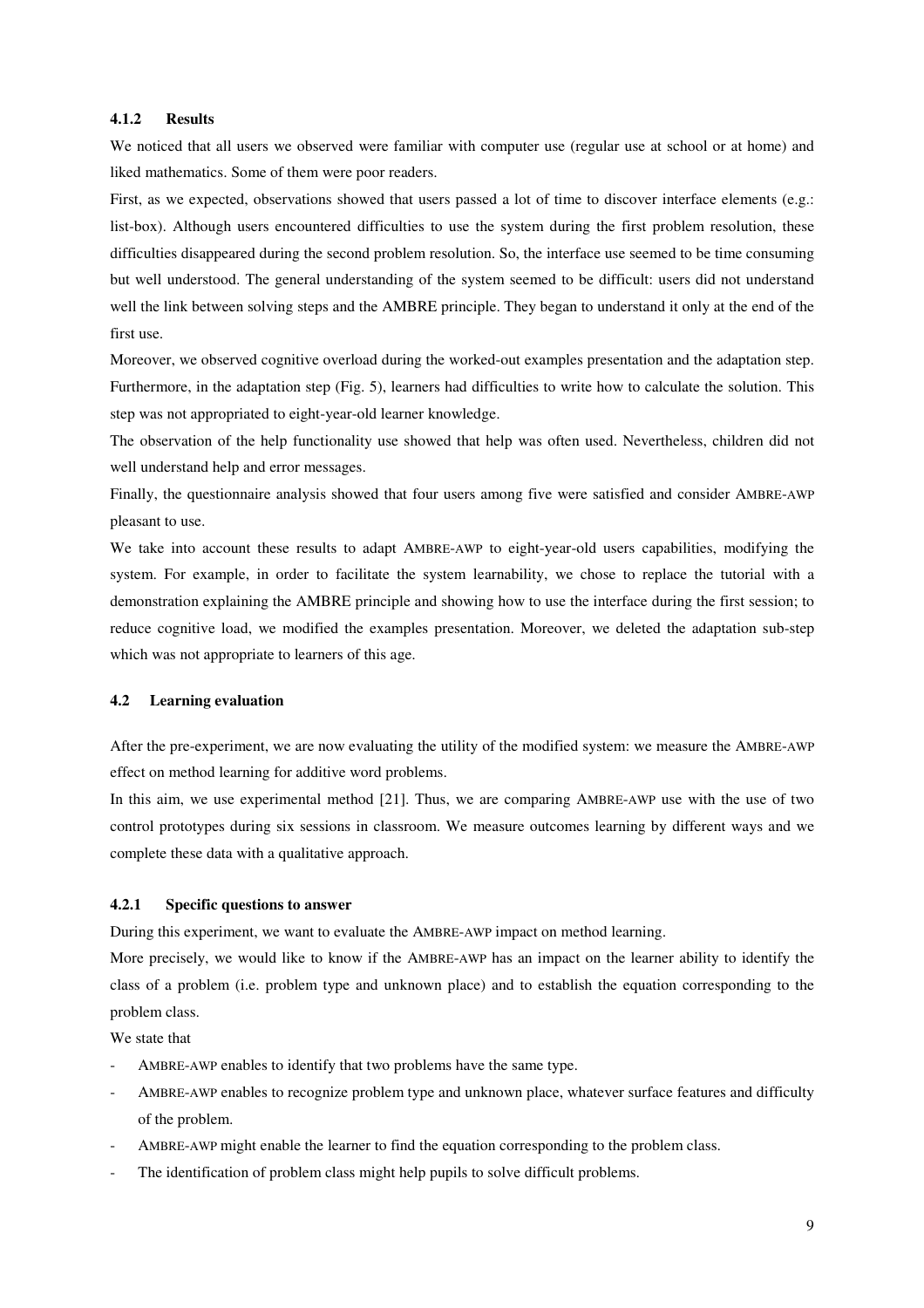Moreover, we want to know if the AMBRE-AWP impact is due to CBR approach or if it is only due to problem reformulation with diagram.

Furthermore, we would like to understand learning processes implied in the system use. And eventually we want to observe how learners appropriate AMBRE-AWP during a repeated use.

## 4.2.2 Situation of evaluation

We designed AMBRE-AWP to be used in classroom. Thus, the experiment was conducted in classroom with 76 eight-year-old pupils divided in six groups in order to reproduce actual use conditions. During six weeks, each group work in computer classroom and use the software during half an hour. Each child uses the software individually.

## 4.2.3 Evaluation paradigm

We use a comparison design between three systems: the AMBRE-AWP ITS and two control systems (Fig. 6). The whole system, AMBRE-AWP, guides the solving toward the CBR cycle according to the AMBRE principle. The first control system, the "reformulation and solving system" presents worked-out examples and guides the learner to solve the problem. The learner reformulates the problem and then redacts the solution. Finally, he can read the problem report. In contrast with AMBRE-AWP, this system does not propose to retrieve and use a prototypical example. The aim of this control system is to verify the impact of reformulation with diagrams on learning.

The second control system, the "simple solving system", proposes to find the problem solution directly. The system presents worked-out examples. Then, after the problem presentation, the learner redacts the solution. Finally, he can read the problem report. Contrary to the AMBRE-AWP ITS, there is no reformulation and retrieval steps. As this system has fewer steps than the others, learners have to make another task after problem solving. This task consists in finding pertinent information in a text to answer a question so that all groups solve an equivalent number of problems.



Fig. 6. The three systems used in the experiment

In each of the three pupils classes one group uses AMBRE-AWP and the other uses one of both control systems. Learners are assigned to groups according to their mathematical level so that groups are equivalents. In order to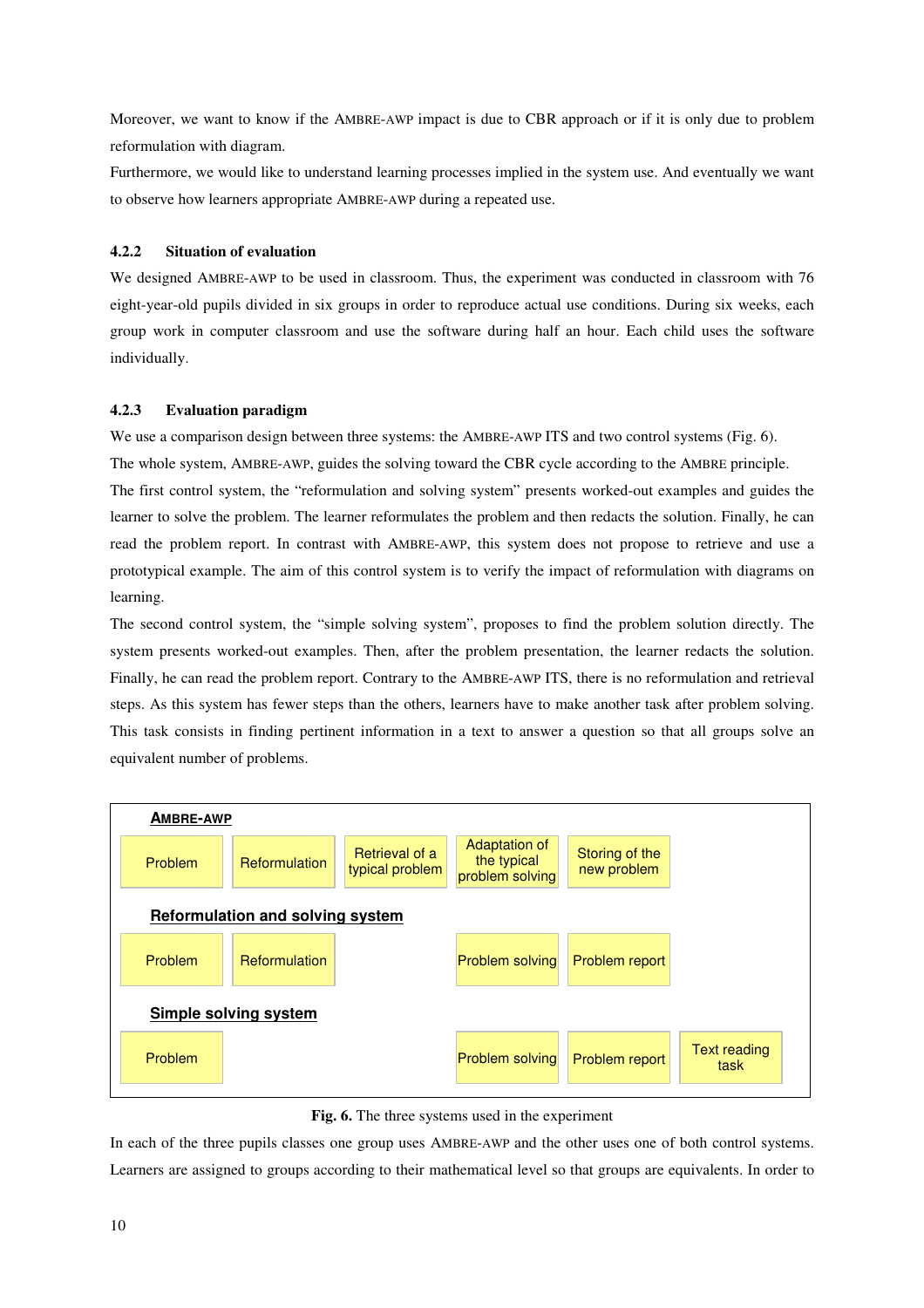measure the learning outcomes, we use a "structure features detection task", a problem solving task and an "equation writing task".

 "Structure features detection task" consists in reading a first problem, and then choosing between two problems the one that is solve like the same solution than the first problem. To choose problems for this task, we manipulate unknown place, problem type and surface features. This task enables to evaluate learner ability to identify two problems that have the same structure features.

Problem solving task consists in solving six problems, two problems close to problems presented by the system ("easy problems"), two problems that content non pertinent data for the resolution ("difficult problems") and two "transfer problems" (problems with non pertinent data and surface feature not presented by the system).

"Equation writing task" consists in writing the equation corresponding to a proposed diagram. This task allows us to test the learner ability to associate the corresponding equation with the problem class (represented by diagrams). This task is realized only by groups that made the reformulation step (the AMBRE-AWP group and the "Reformulation and solving system" group).

The experimental design we adopt was an *interrupted-time series design* (Fig. 7): we present the problem solving task as pre-test, after the fourth system use, as post-test and differed post-test. The "structure features detection task" is presented after each system use; the "equation writing task" is presented after the fifth system use and as post-test.

At the end of this experiment, we expect that the use of the AMBRE-AWP system improves learning outcomes and facilitates the acquisition of problem classes:

- With the "structure features detection task", we expect that, in post-test, the AMBRE-AWP group chooses more often the problem which has the same structure features than the group that use the "simple solving system".
- With the problem solving task, performances in post-test may be better than in pre-test in all groups and with all problems. Moreover we might observe significant differences between the AMBRE-AWP group and the group that use the "simple solving system" for difficult problems and transfer problems solving performances.
- With the "equation writing task", we expect that learners are able to write the right equation corresponding to a diagram.
- The comparison between the results of the "AMBRE-AWP" group and the "reformulation and solving system" group will inform us about the impact of the reformulation using diagram on learning outcomes.



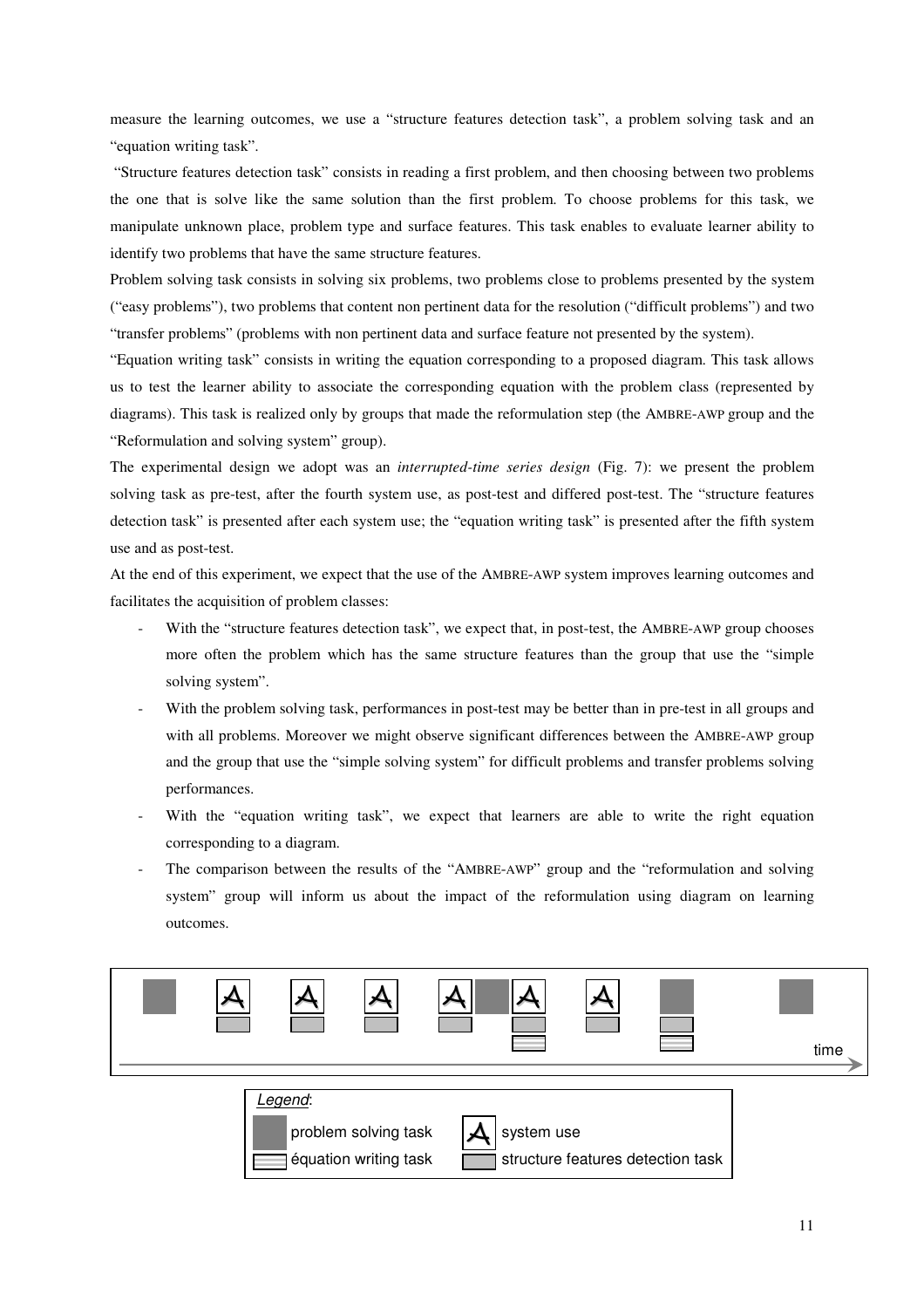#### Fig. 7. Experiment design

### 4.2.4 Qualitative approach

The experimental method enables us to evaluate learning outcomes, but it does not allow us to take into consideration others aspects:

- We would like to understand strategies learners use to solve problems with AMBRE-AWP.
- We want to identify difficulties encounter by learners. More precisely, do these difficulties disappear during a repeated use of the system or do they persist?
- We want to take into account the complexity of the situation. Thus, we notice interactions between persons that supervise the sessions and learners and interactions between learners.

Therefore we complete our analyses using qualitative methods [21] [9].

Before the experiment, we made an "a priori" analysis in order to highlight the various strategies usable by learners who solve problems with AMBRE-AWP. During the system use, we notice all questions asked. Moreover, we observe the difficulties encountered by learners, the interactions between learners and the interactions between learners and persons that supervise the sessions. In post-test, the learners will fill up a questionnaire in order to take into account their satisfaction and remarks. Finally, we will analyse the use traces in order to identify the strategies used by learners, to highlight the most frequent errors and to identify the steps that cause l difficulties to earners.

## 4.2.5 Results

In this section, we present the quantitative results and we discuss these results using qualitative results.

With the problem solving task, we performed an analysis of variance on performances with groups (Ambre-AWP, simple solver system, Reformulation and solving system) and tests (4 tests) as variables. Performances in pre-test are significantly lower than performance of the other tests  $(F(3,192)=18.1; p<0.001)$ . There is no significant difference between tests performed after the fourth system use, as post-test and as delayed post-test one month after the last system use. There is no significant differences between groups  $(F(2,64)=0.12; p=0.89)$ and no interaction between group and sessions  $(F(6,192)=1.15; p=0.33)$ . With the "structure features detection task", there is no significant difference between the Ambre-AWP group and the other groups (Chi<sup>2</sup> (dl=1)=0.21;  $p= 0.64$ ). Even at the end of the experiment, surface features interfere with structure feature in problem choice. The "equation writing task" shows that learners that use Ambre-AWP and "Reformulation and solving system" are both able to write the right equation corresponding to a problem class represented by a diagram in fifty percent of the cases. Thus there is no difference between the results of the Ambre-AWP group and the control groups for each task. The three systems equally improve learning outcomes. Results of "structure feature detection task" and "equation writing task" do not show method learning. So, these results do not validate the Ambre principle.

The qualitative analysis allows explaining these results. First, pupils did not use Ambre-AWP as we expected. The observation shows that when they wrote the solution, they did not adapt the typical problem to solve the problem. Secondly, learners solved each problem very slowly (means 15 minutes). As they are beginner readers, they had difficulties to read instructions and messages, and were discouraged sometimes to read them. Besides, they met difficulties during reformulation and adaptation steps because they did not identify well their mistakes and they did not master arithmetic techniques. Thirdly, the comparison between "simple solving system" and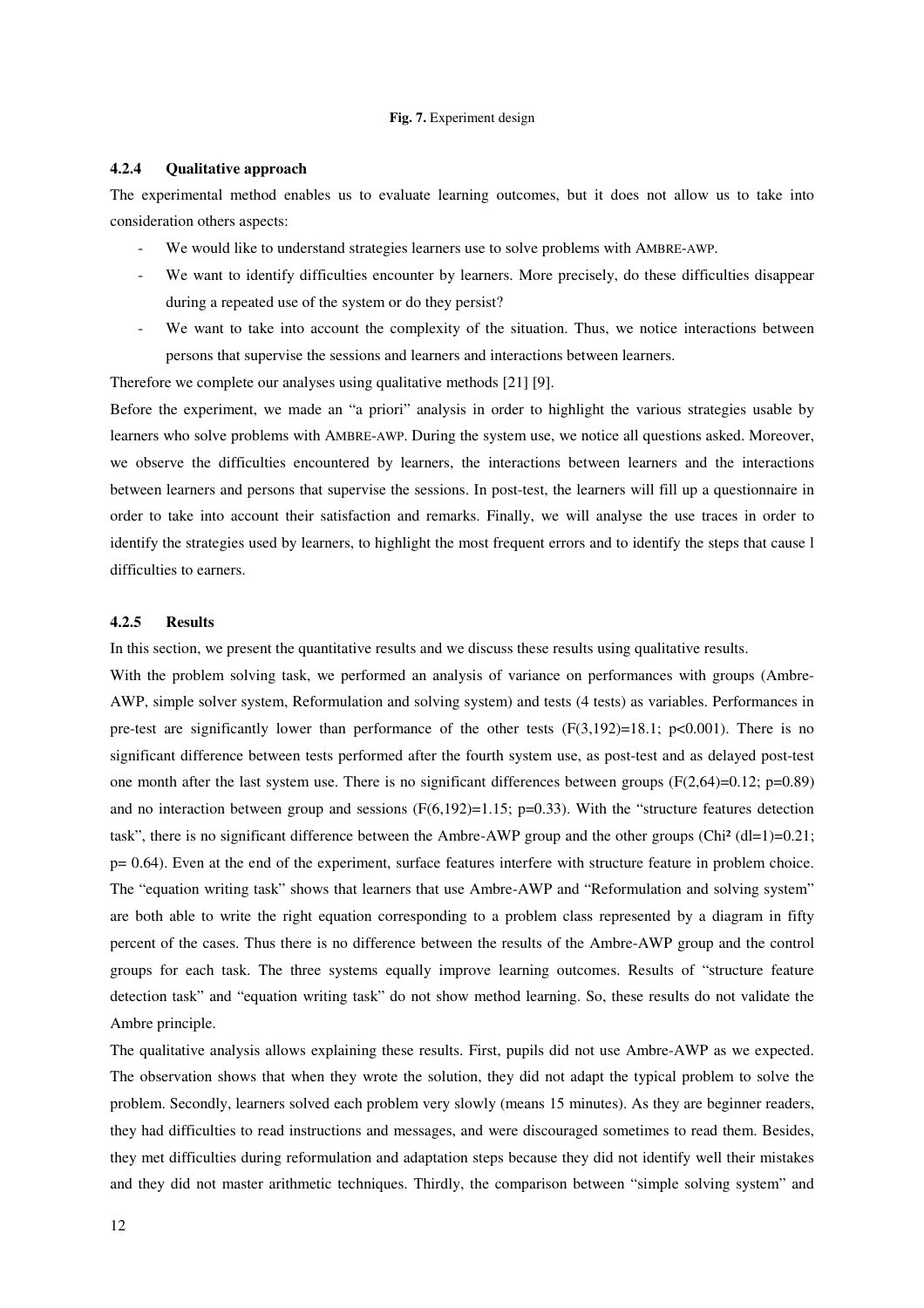AMBRE-AWP is questionable. Indeed, despite the additional task, the "simple solving system" group resolved significantly more problems than the AMBRE-AWP group (means 9 problems vs. 14 problems during the 6 sessions,  $F(1, 45) = 9.7$ ; p<0.01). Moreover assistance required by pupils and given by persons that supervised sessions varied with groups. With AMBRE-AWP, questions and assistance often consisted in reformulating help and diagnosis messages. Whereas, in the simple solving system it consisted in giving mathematic helps sometimes comparable to AMBRE-AWP reformulation. So, even if AMBRE principle has an impact on learning, the difference between number of problems solved by AMBRE-AWP group and "simple solving system" group and the difference of assistance could partly explain that these two groups have similar results.

Thus, the quantitative results (no difference between groups) can be explained by three reasons. First, pupils did not use prototypical problems to solve their problem. As we expected that the choice and adaptation of a typical problem could facilitate analogy between problems and favour method learning, it is not surprising that we do not observe method learning. Secondly, learners solved each problem slowly and they were confronted with a lot of difficulties (reading, reformulation, solution calculating) all over the Ambre cycle. These difficulties probably disrupt their understanding of the Ambre principle. Third, there are methodological issues due to the difficulty to use comparison method in real word experiments because it is not possible to control all factors. A pre-test of the control system should decrease these difficulties but not suppress them. These methodological issues confirm our impression that it is necessary to complete experimental method with qualitative approach to evaluate an ITS in real word [Erreur ! Source du renvoi introuvable.].

These qualitative results show that Ambre-AWP is not well adapted for eight-year-old pupils. However, questionnaire and interviews showed that a lot of pupils were enthusiastic to use Ambre-AWP (more than the "simple solver system"); they appreciated to reformulate the problem with diagrams. So we want to conduct another experiment with nine-year-old pupils

## 5 Conclusions and perspectives

The framework of the study described in this paper is the AMBRE project. This project relies on the CBR solving cycle to have the learner acquire a problem solving method based on a classification of problems. We implemented a system based on the AMBRE principle for additive word problems solving (AMBRE-AWP). We evaluated it with eight-year-old pupils. In the first experiment, we observed five children in laboratory, in order to identify some usability problems and to verify the adequacy of the system with this type of users. Then, we realized an experiment in classroom during six week with 76 pupils. We compared the system with two control systems to assess the impact of the AMBRE principle on method learning. Results show performances improvement between pre-test and post-test but no difference between the AMBRE-AWP group and the other groups. Thus the AMBRE-AWP system improves learning outcomes but not more than other systems. These results cannot allow us to validate the AMBRE principle. The qualitative results show that learners did not use the system like we expected it. They construct the solution without adapting the typical problem solution. Moreover, they had difficulties like reading, and calculating that slowed down the problem solving.

This experiment leads us to modify some aspects of the system. We modified the diagnosis messages so that they are more understandable for primary school pupils. Moreover, in order to reduce the difficulties due to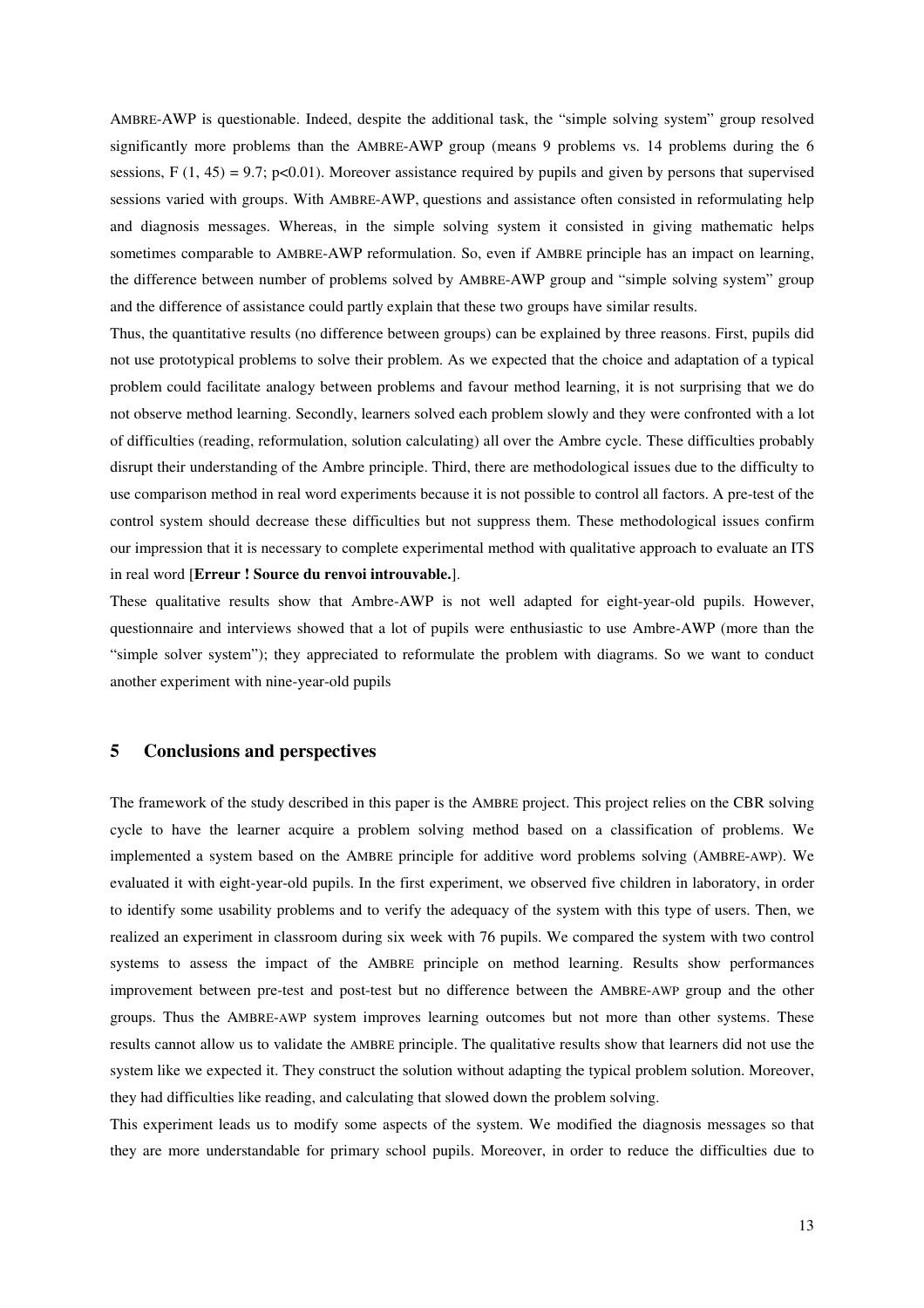reading, we consider integrating to AMBRE-AWP a text-to-speech synthesis system in order to present the diagnosis messages and instructions.

Furthermore, as that AMBRE-AWP is too complex for eight-year-old pupils, we are trying to identify learners for whom AMBRE-AWP is more appropriate. At present, we are testing the system with twenty nine-year-old pupils in order to evaluate if they have less difficulties than eight-year-old pupils and if problems are adapted to them. If this pre-test is positive, we will evaluate the AMBRE principle with them.

Besides, in collaboration with teachers, we design simpler activities preparatory to AMBRE-AWP within the reach of young pupils in order to acquire capabilities used in AMBRE-AWP. For example, we propose activities which develop the capability to identify relevant features in the problem wording. We also develop activities that highlight the links between the wording of the problem, its reformulation and its solving showing how a modification on the wording acts on its reformulation, how a modification on the reformulation acts on its wording, and what are the consequences of these modifications on the solving.

Finally, we propose two long term prospects. We study the possibility to propose AMBRE-AWP to adults within a literacy context, using new story types in the wordings problems. We are also designing an environment for teachers enabling them to customize the AMBRE-AWP environment and to generate the problems they wish their pupils to work on with the system.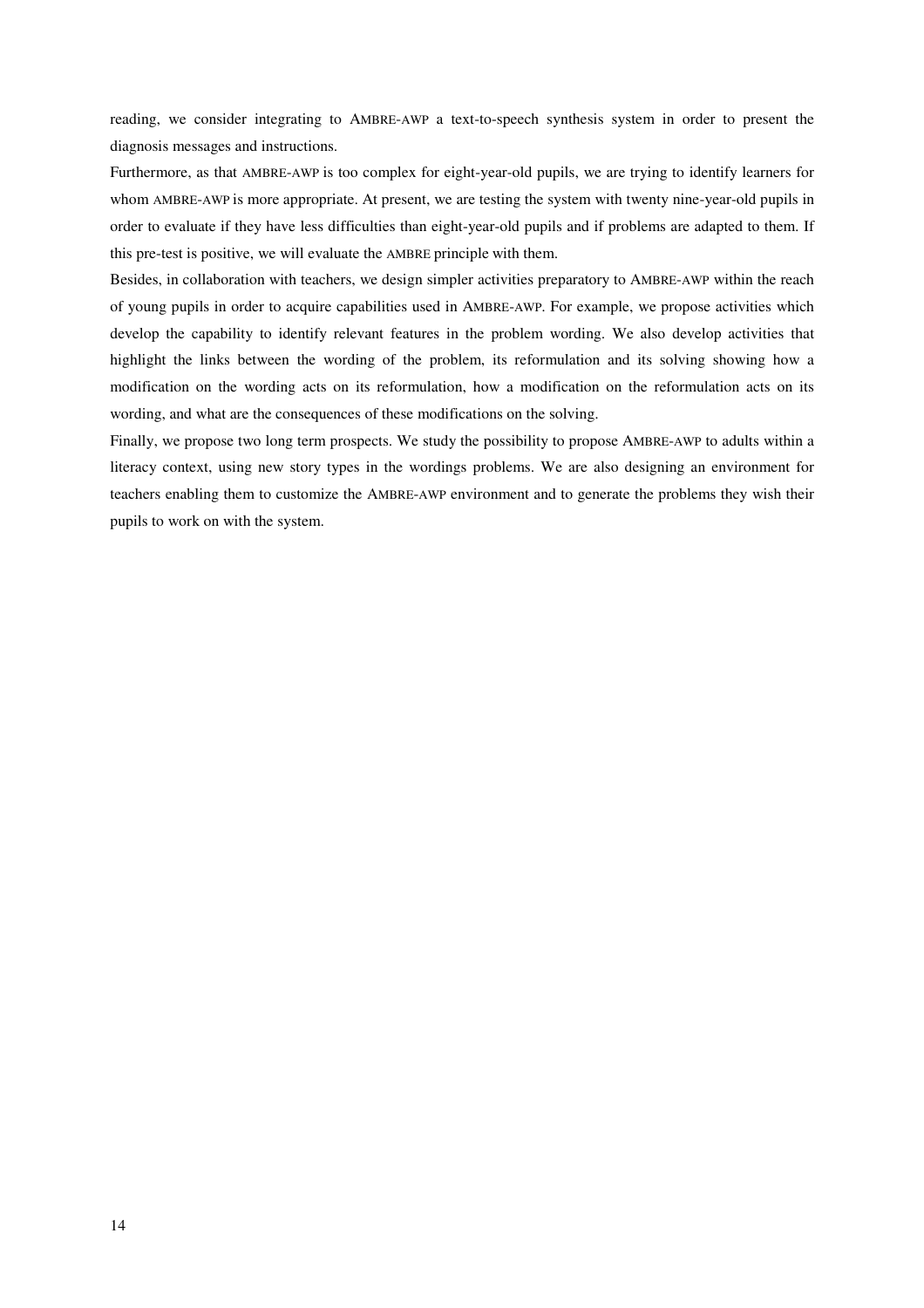## References

1. Aamodt A. & Plaza E.: Case-based reasoning: Foundational issues, methodological variations, and system approaches. Artificial Intelligence Communications, vol 7 (1994), 39-59

2. Aleven, V. & Ashley, K.D.: Teaching Case-Based Argumentation through a Model and Examples - Empirical Evaluation of an Intelligent Learning Environment. Artificial Intelligence in Education (B. du Boulay and R. Mizoguchi Eds.), IOS Press (1997), 87-94

3. Aka, M. & Frasson, C.: A New Approach on Flight Training: ASIMIL. In Proceedings of international symposium TICE 2002, Lyon, France (2002), 307–314

4. Bastien, C. & Scapin, D.: Ergonomic Criteria for the Evaluation of Human-Computer Interfaces. In RT n°156, INRIA, (1993)

5. Bélanger, S., Thibodeau, M.-A. & Aïmeur, E: Training of the Learner in Criminal Law by Case-Based Reasoning. In IEA/AIE-99:Twelve International Conference on Industrial & Engineering Applications of Artificial Intelligence & Expert Systems, Cairo, Egypt (1999), 398-408

6. Bruillard, E. & Vivet, M.: Concevoir des EIAO pour des situations scolaires : approche méthodologique., Didactique et intelligence artificielle (N. Balacheff et M. Vivet Eds), La pensée sauvage éditions (1994), 273-302

7. Capus, L. & Tourigny, L.: Le raisonnement à partir de cas : une aide à la formation en analyse de sécurité routière. In Proceedings of international symposium TICE 2000, Troyes, France (2000), 227–235,

8. Delozanne, E.: Explications en EIAO : études à partir d'ÉLISE, un logiciel pour s'entraîner à une méthode de calcul de primitives. Phd, Université du Maine, Le Mans, France (1992)

9. Fasse, B.B. & Kolodner, J.L.: Evaluating Classroom Practices Using Qualitative Research Methods: Defining and Refining the Process. In Proceedings International Conference of the Learning Sciences (2000), 193-198

10. Funk P. & Conlan O.: Case-Based Reasoning to Improve Adaptability of Intelligent Tutoring Systems. Workshop on Case-Based Reasoning for Education and Training, CBRET'2002, Aberdeen, Scotland (2002), 15–23

11. Gagné, R.M., Briggs, L.J., & Wager W.W. Principles of instructional design. New York, Holt, Renhart and Winston Eds (1988)

12. Gilbert, J.E.: Case-Based Reasoning Applied to Instruction Method Selection for Intelligent Tutoring Systems. Workshop 5: Case-Based Reasoning in Intelligent Training Systems, ITS'2000, Montreal (2000), 11-15

13. Greeno J.G. & Riley M.S.: Processes and development of understanding. In metacognition, motivation and understanding, F.E. Weinert, R.H. Kluwe Eds (1987), Chap 10, 289-313.

14. Guin-Duclosson N., Jean-Daubias S. & Nogry S.: The AMBRE ILE: How to Use Case-Based Reasoning to Teach Methods. In proceedings of Intelligent Tutoring Systems, Biarritz, France: Springer (2002), 782-791

15. Guin-Duclosson, N.: SYRCLAD: une architecture de résolveurs de problèmes permettant d'expliciter des connaissances de classification, reformulation et résolution. Revue d'Intelligence Artificielle, vol 13-2, Paris : Hermès (1999), 225-282

16. Héraud, J.-M.: Pixed : towards the sharing and the re-use of experience to assist training. In World Conference on Educational Multimedia,Hypermedia & Telecommunications, Denver, USA (2002), 777-782

17. Jean S.: Application de recommandations ergonomiques : spécificités des EIAO dédiés à l'évaluation. In proceedings of Rencontres Jeunes Chercheurs en IHM 2000 (2000), 39-42

18. Joiron C., Leclet D.: Inciting discussions between physicans about clinical cases: The Diacom forum and its pairing module. In Proceedings of Conference on Open and Online Learning, ICOOL 2003, Ile Maurice ( 2003)